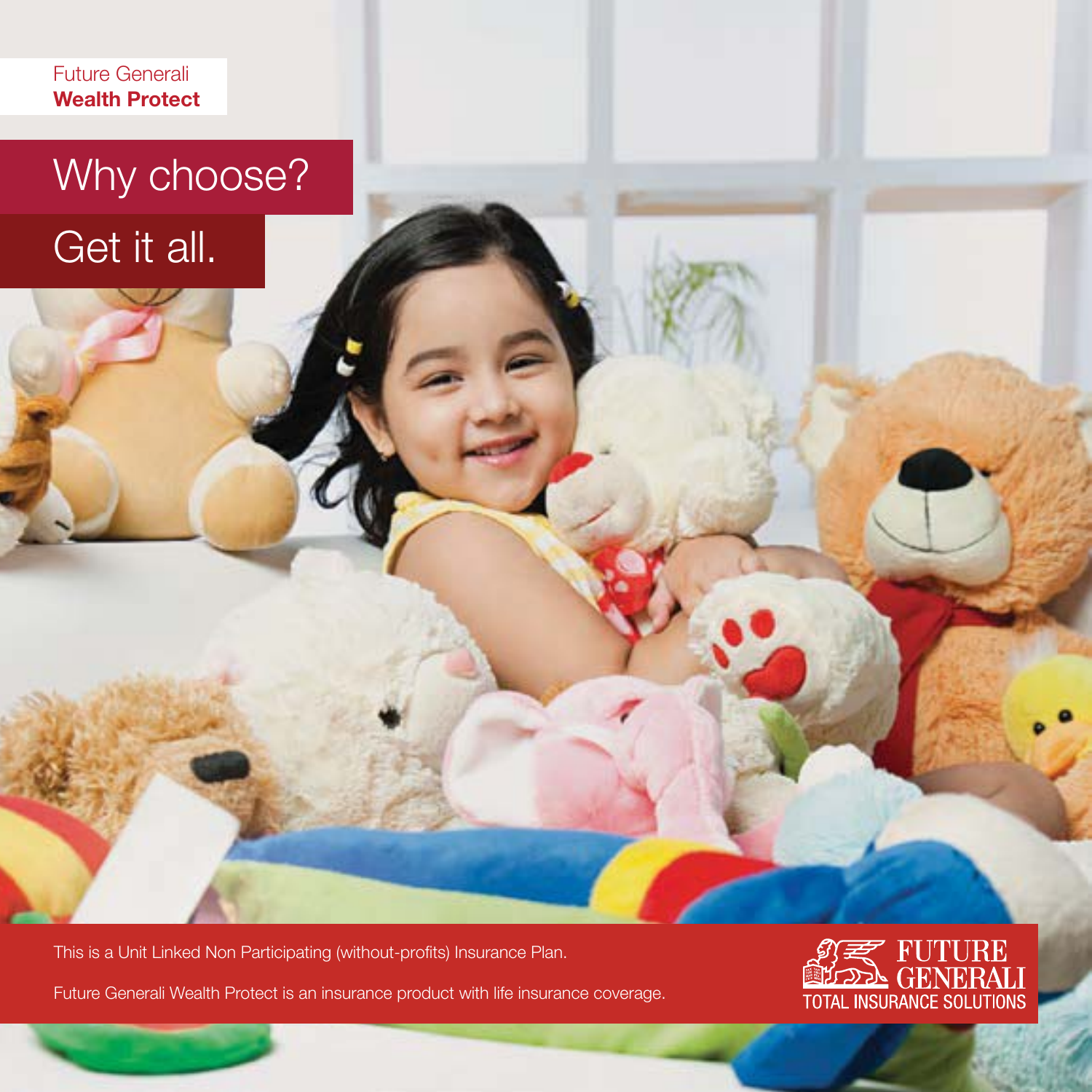# UNDER THIS POLICY, THE INVESTMENT RISK IN INVESTMENT PORTFOLIO IS BORNE BY THE POLICYHOLDER.

Stay protected, and wealthy.

Life poses ever increasing demands. With needs always growing, it is imperative that you plan your finances wisely so that you have enough resources when you or your family needs them. Keeping this in mind, we bring to you Future Generali Wealth Protect, a Unit Linked Insurance Plan that offers not only protection, but also an opportunity to create the wealth you desire.

This plan gives you the freedom to decide how much wealth you want to create for yourself and your family and also the flexibility to decide where you want to invest your money, at any point in time.

# **UNIQUE PRODUCT BENEFITS:**

- Comprehensive protection of upto 7 to 30 times your annual premium depending upon your age and term, as per choice
- Guaranteed loyalty addition\* on maturity, based on premium paid in the first year
- Distinguished investment opportunity with an option to choose from over 6 investment funds
- Flexibility in choosing the Policy Term, Premium Payment mode, Sum Assured multiplier and a host of other options like Switching and Premium Redirection to maximise your returns
- Access to funds by way of Partial Withdrawals and Surrender Benefits

# **HOW DOES IT WORK?**

| Step 1                         | Based on your financial/savings plan, decide the amount you want to invest as premium under                                                     |  |  |
|--------------------------------|-------------------------------------------------------------------------------------------------------------------------------------------------|--|--|
| Decide your premium amount     | the policy.                                                                                                                                     |  |  |
| Step 2                         | Depending upon your financial plan, you may decide a Policy Term which helps to fulfill your                                                    |  |  |
| Decide your Policy Term        | financial goals. You have to pay the premium throughout the Policy Term.                                                                        |  |  |
| Step 3                         | Based on your choice of risk coverage, choose your Sum Assured multiple, as desired, from                                                       |  |  |
| Decide your Sum Assured        | the table given.                                                                                                                                |  |  |
| Step 4                         | Depending upon your risk appetite, you can choose to invest in any one or all or in a                                                           |  |  |
| Choose your investment funds   | combination of all the six available funds.                                                                                                     |  |  |
| <b>WHAT ARE YOUR BENEFITS?</b> |                                                                                                                                                 |  |  |
| <b>Maturity Benefit:</b>       | On maturity of the policy, the Fund Value plus guaranteed loyalty addition, as on the date of<br>maturity, becomes payable to the Life Assured. |  |  |
|                                | The Life Assured may also choose to receive the Maturity Benefit under the Settlement Option<br>as explained later in this brochure.            |  |  |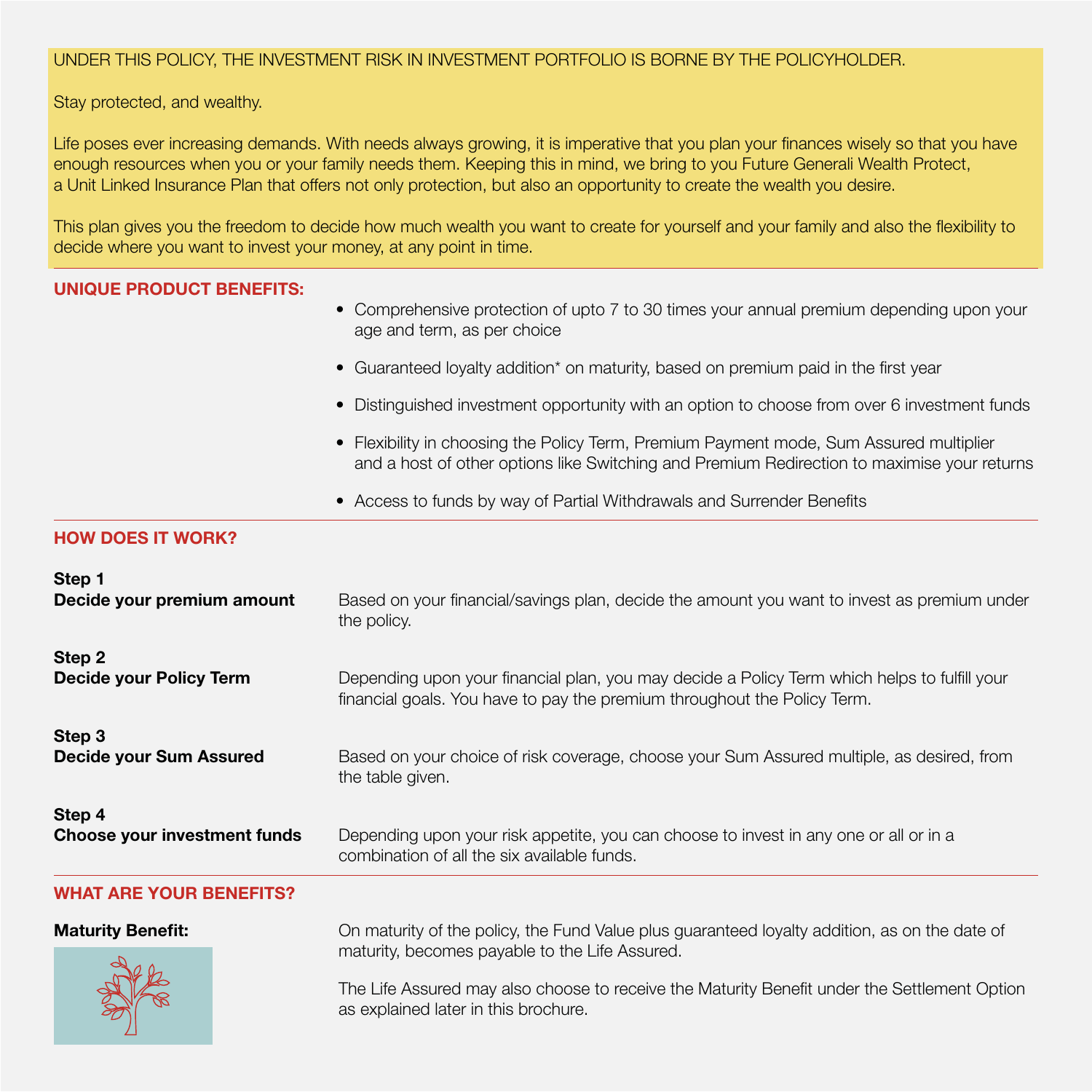| Death benefit: |
|----------------|
|                |

In case of demise of the Life Assured during the Policy Term, while the policy is in force, the nominee receives the higher of:

- Sum Assured less deductible Partial Withdrawals, if any, or
- Fund Value under the policy, or
- 105% of the total premiums paid, less deductible Partial Withdrawals, if any

 Deductible Partial Withdrawals are Partial Withdrawals made 2 years prior to the date of death of the Life Assured. The above said Death Benefit becomes payable even in case of the death of the Life Assured during the notice period.

 If the Life Assured is a minor at the time of issuance of the policy and the proposer predeceases, the Life Assured during the minority of the Life Assured, no immediate benefit will be payable. If the Life Assured is a minor at the time of the death of the proposer, a new proposer would have to be appointed.

**Guaranteed Loyalty Addition** Loyalty addition as mentioned below is payable at maturity of an in force policy:

| Gold<br>(for Annual Premium = $\bar{\zeta}$ 25,000) |
|-----------------------------------------------------|
| 5% of the first year<br><b>Annualised Premium</b>   |

**Your Investments:** Your premium is invested in unit funds of your choice. Currently, you have a choice of six investment funds, thereby, providing you the flexibility in directing your investments to any or all of the following Unit Linked Funds of the company. The funds are invested in a mix of cash/other liquid investments, fixed income securities and equity investments in line with their risk profile.

### **Future Secure**

(SFIN: ULIF001180708FUTUSECURE133)

**Objective**: To provide stable returns by investing in relatively low risk assets. The funds will be invested exclusively in treasury bills, bank deposits, certificate of deposits, other money market instruments and short-duration Government securities.

| <b>Composition</b>                     | Min.       | Max.       | <b>Risk Profile</b> |  |
|----------------------------------------|------------|------------|---------------------|--|
| Money Market, Cash and Short-Term Debt | <b>NIL</b> | 100%       |                     |  |
| Equity Instruments                     | <b>NIL</b> | <b>NIL</b> | Low                 |  |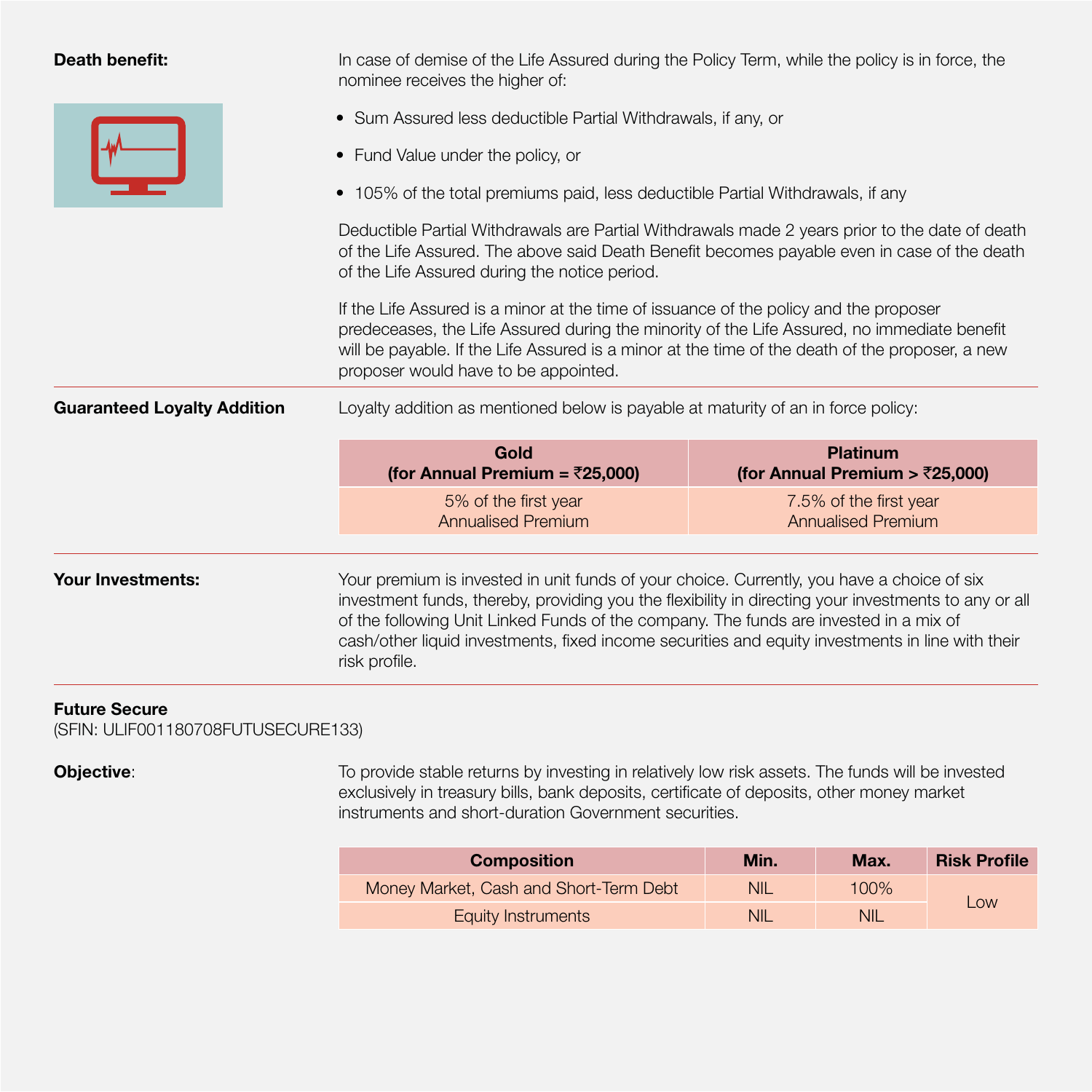# **Future Income**

(SFIN: ULIF002180708FUTUINCOME133)

**Objective:** To provide stable returns by investing in assets of relatively low to moderate levels of risk. The interest credited will be a major component of the fund's return. The funds will be invested primarily in fixed income securities, such as Government securities of medium to long duration, corporate bonds and money market instruments for liquidity.

| <b>Composition</b>                                              | Min. | Max.    | <b>Risk Profile</b> |  |
|-----------------------------------------------------------------|------|---------|---------------------|--|
| Fixed Income Investments and<br><b>Money Market Instruments</b> | NII. | $100\%$ | Low                 |  |
| Equity Instruments                                              | NII. | NII     |                     |  |

# **Future Balance**

(SFIN: ULIF003180708FUTBALANCE133)

**Objective:** To provide a balanced return from investing in both fixed income securities as well as equities, so as to balance stability of return through the former and growth in capital value through the latter. The funds will also be invested in money market instruments to provide liquidity. The risk profile of the funds is medium.

| <b>Composition</b>                                 | Min. | Max. | <b>Risk Profile</b> |
|----------------------------------------------------|------|------|---------------------|
| Fixed Income including<br>Money Market Instruments | 10%  | 70%  | <b>Medium</b>       |
| Equity Instruments                                 | 30%  | 90%  |                     |

# **Future Maximise**

(SFIN: ULIF004180708FUMAXIMIZE133)

**Objective To provide potentially high returns to Unitholders by investing primarily in equities to target and the system of the system of the system of the system of the system of the system of the system of the system** growth in capital value of assets. The fund will also be invested to a certain extent in Government securities, corporate bonds and money market instruments. The risk profile of the fund is high.

| <b>Composition</b>                                          | Min. | Max. | <b>Risk Profile</b> |
|-------------------------------------------------------------|------|------|---------------------|
| Fixed Income including Cash and<br>Money Market Instruments | 10%  | 50%  | High                |
| <b>Equity Instruments</b>                                   | 50%  | 90%  |                     |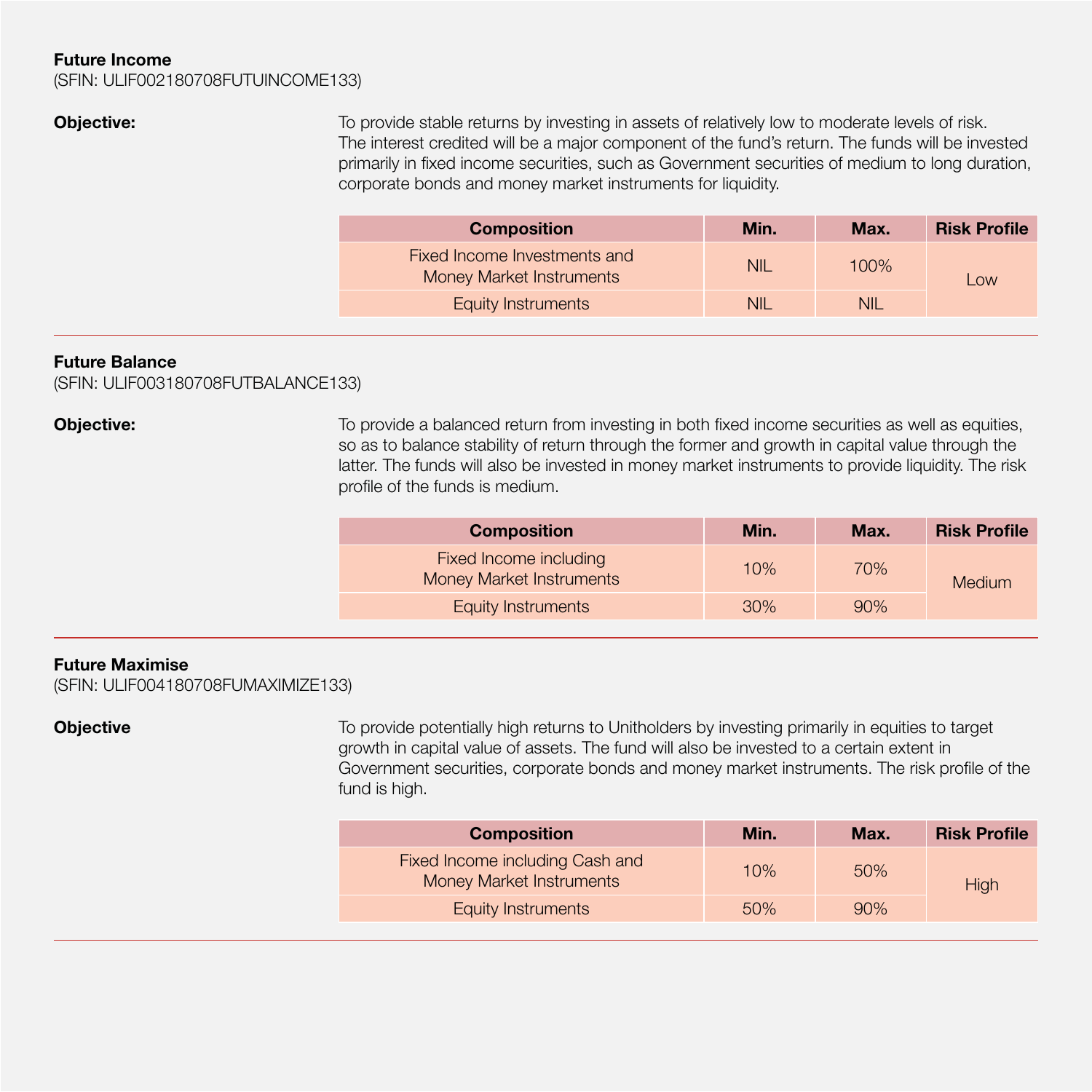# **Future Apex**

(SFIN: ULIF010231209FUTUREAPEX133)

**Objective:** To provide potentially high returns to Unitholders by investing primarily in equities to target growth in capital value of assets. The fund will also be invested to a certain extent in Government securities, corporate bonds and money market instruments. The risk profile of the fund is high.

| <b>Composition</b>                                        | Min.  | Max.    | <b>Risk Profile</b> |
|-----------------------------------------------------------|-------|---------|---------------------|
| Fixed Income including<br><b>Money Market Instruments</b> | $0\%$ | 50%     | High                |
| <b>Equity Instruments</b>                                 | 50%   | $100\%$ |                     |

# **Future Opportunity Fund**

(SFIN: ULIF012090910FUTOPPORTU133)

**Objective:** To generate capital appreciation and provide long-term growth opportunities by investing in a portfolio which predominantly comprises of equity and equity-related instruments, generally in S and P, CNX, Nifty stocks, and to generate consistent returns by investing in debt and money market instruments. The risk profile of the fund is high.

| <b>Composition</b>                                        | Min.  | Max. | <b>Risk Profile</b> |
|-----------------------------------------------------------|-------|------|---------------------|
| Fixed Income including<br><b>Money Market Instruments</b> | $0\%$ | 20%  | <b>High</b>         |
| <b>Equity Instruments</b>                                 | 80%   | 100% |                     |
|                                                           |       |      |                     |

| <b>FLEXIBILITY UNDER YOUR PLAN:</b><br><b>Premium Redirection:</b> | At any time after the completion of one year, you may instruct us in writing to redirect all<br>the future premiums in an altered proportion to the various unit funds available. Redirection will<br>not affect the premium paid prior to the request. Premium Redirection can be done maximum<br>twice in a year.                                                                                                                                                                                                                                                               |
|--------------------------------------------------------------------|-----------------------------------------------------------------------------------------------------------------------------------------------------------------------------------------------------------------------------------------------------------------------------------------------------------------------------------------------------------------------------------------------------------------------------------------------------------------------------------------------------------------------------------------------------------------------------------|
| Switching between the funds:                                       | Switch from your existing fund to another fund option available and, thus, actively manage your<br>own investment. Twelve switches are free in a policy year. The minimum amount that can be<br>switched is $\bar{z}5,000$ . Any switch over and above the available free switches in a policy year is<br>subject to a charge. The unused free switches in a policy year cannot be carried forward to the<br>following policy year.                                                                                                                                               |
| Surrender:                                                         | The policy can be surrendered any time during the Policy Term. The Surrender Value will be the<br>Fund Value less Discontinuance Charge, if any. If policy is surrendered before the completion<br>of Lock-in Period of 5 policy years from the policy commencement date, the Surrender Value<br>equal to Fund Value less applicable Discontinuance Charge, will be kept in the Discontinued<br>Policy Fund of the Company. No subsequent charges except Fund Management Charge for<br>the Discontinued Policy Fund will be deducted, subject to a minimum guarantee of interest, |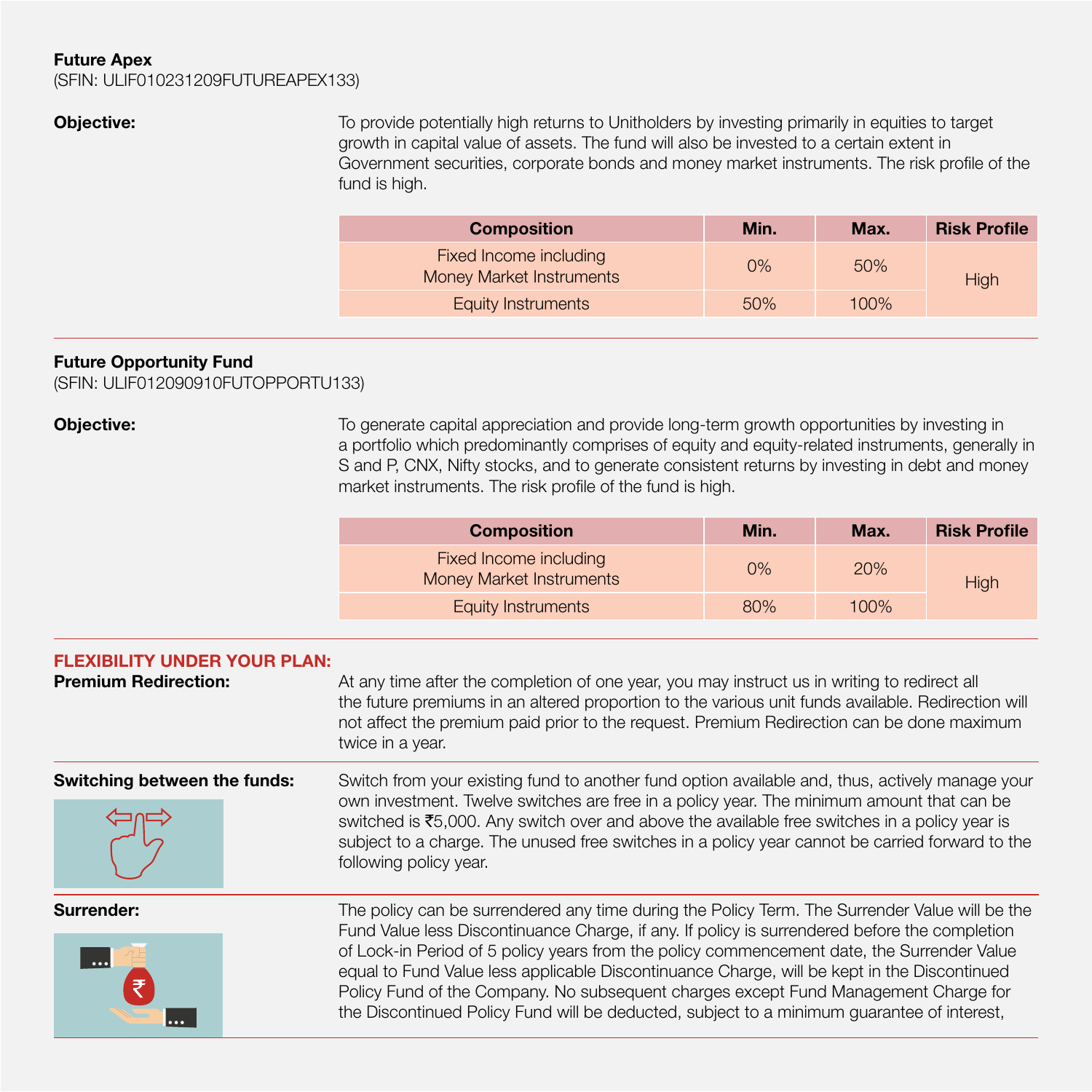as prescribed by the IRDAI from time to time. The proceeds of the discontinued policy will be paid only after the completion of 5 policy years from the policy commencement date. In case of death of the Life Assured during this period, the proceeds will be payable to the nominee/ legal heirs as applicable. If the policy is surrendered after the Lock-in Period, then the Surrender Value is the Fund Value and will be paid immediately.

**'Proceeds of the discontinued policies'** means the Fund Value as on the date the policy has been discontinued, after addition of the entire income earned and after deduction of the Fund Management Charges, subject to a minimum guarantee of the interest, as prescribed by the IRDAI from time to time.

# **Discontinued Policy Fund** (SFIN: ULIF013011111FUTDISCONT133)

| <b>Objective:</b>          | The investment objective of this fund is to provide return, subject to a minimum guarantee of<br>interest, as prescribed by the IRDAI from time to time.                                                                                                                                                                                                                                                                                                                                                                                                                                                                                            |  |  |
|----------------------------|-----------------------------------------------------------------------------------------------------------------------------------------------------------------------------------------------------------------------------------------------------------------------------------------------------------------------------------------------------------------------------------------------------------------------------------------------------------------------------------------------------------------------------------------------------------------------------------------------------------------------------------------------------|--|--|
| <b>Strategy:</b>           | <b>Low-risk Investment:</b> The Fund Management Charge for the fund will be 0.5% per annum of<br>the total value of assets after ensuring the minimum guaranteed return, as specified above.                                                                                                                                                                                                                                                                                                                                                                                                                                                        |  |  |
| <b>Partial Withdrawal:</b> | Partial Withdrawals can be made after the completion of Lock-in Period of 5 policy years. Four<br>Partial Withdrawals are allowed per policy year free of cost and thereafter, they are subject to<br>a Partial Withdrawal Charge. Partial Withdrawal can be made if the attained age of the Life<br>Assured at the time of withdrawal is 18 years or above, or by the proposer during his/her<br>lifetime if the Life Assured is a minor. The minimum amount that can be withdrawn is $\bar{\mathfrak{S}}5.000$<br>(in multiples of '000). The Fund Value after a Partial Withdrawal should be equal to at least one<br>year's Annualised Premium. |  |  |
| Loan:                      | Not allowed under the policy.                                                                                                                                                                                                                                                                                                                                                                                                                                                                                                                                                                                                                       |  |  |
| <b>Settlement Option:</b>  | This option enables the Policyholder to take the maturity proceeds in periodical payments after<br>the maturity date instead of a Lump Sum on maturity.                                                                                                                                                                                                                                                                                                                                                                                                                                                                                             |  |  |
|                            | The Policyholder must give a notice to us, at least 30 days before the maturity date stating his<br>intention of exercising the settlement option. The units in the unit fund can be redeemed any<br>time within 5 years from the date of maturity. During this settlement period, there will be no life<br>cover. The Fund Management Charges will continue to get deducted.                                                                                                                                                                                                                                                                       |  |  |
|                            | On death of the Life Assured during the settlement period, the Fund Value becomes payable.                                                                                                                                                                                                                                                                                                                                                                                                                                                                                                                                                          |  |  |
|                            | Partial Withdrawals and switching will not be allowed during the Settlement Period. During the<br>Settlement Period, the investment risk in investment portfolio will continue to be borne by<br>the Policyholder.                                                                                                                                                                                                                                                                                                                                                                                                                                  |  |  |
| Decrease in Sum Assured:   | Decrease in Sum Assured is allowed during the Policy Term, subject to satisfying minimum<br>conditions. However, the premium cannot be reduced and will remain the same as at the<br>inception of the policy.                                                                                                                                                                                                                                                                                                                                                                                                                                       |  |  |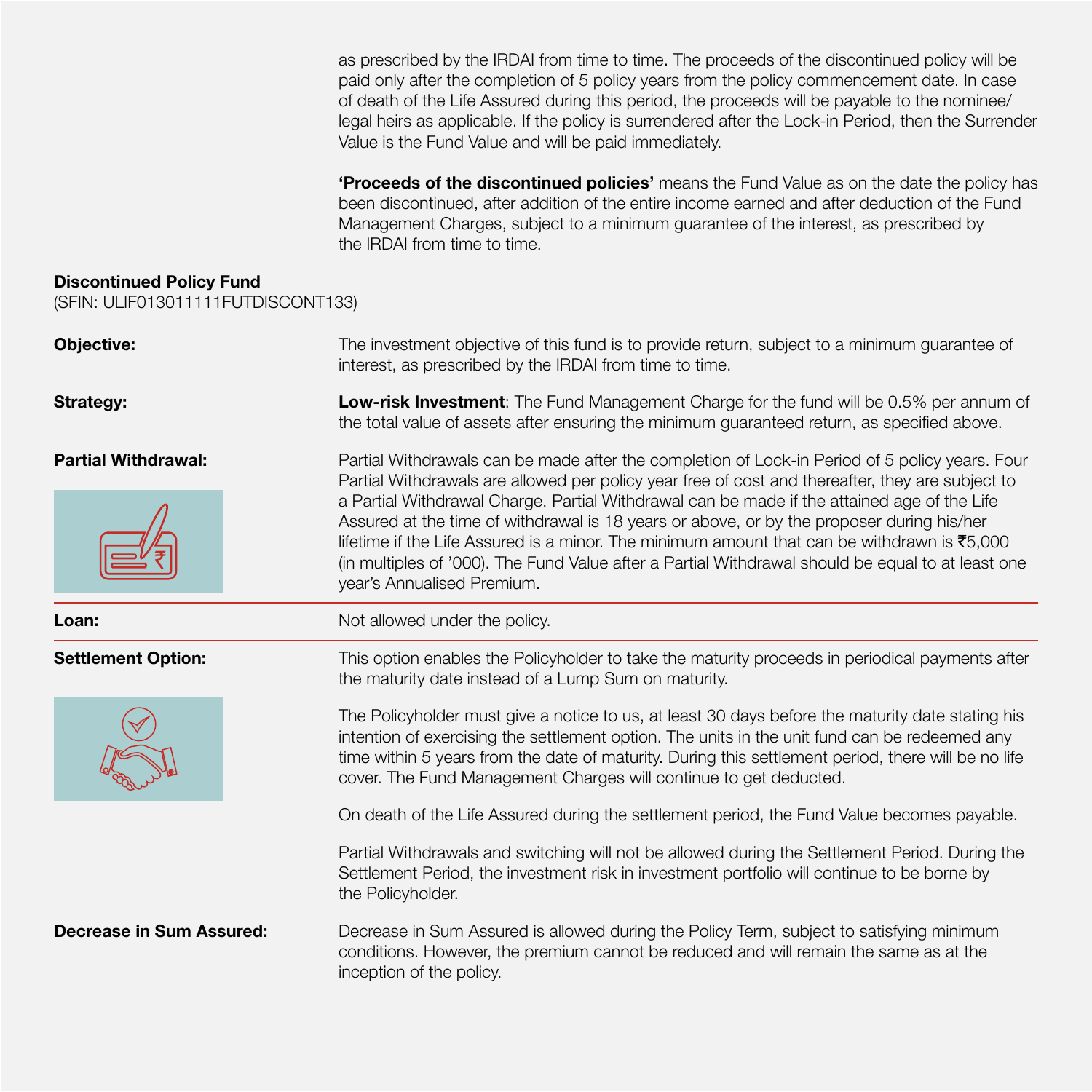| <b>Change in Premium</b><br><b>Payment Mode:</b>                      |                                                                                                                                                                                                                                                                                                                  | Mode of premium payment can be changed any time during the Policy Term. The change of<br>premium mode will be allowed subject to the minimum modal premium conditions mentioned<br>in the later portion of this brochure. At any point of time, the Annualised Premium cannot be<br>changed from what has already been paid at the inception. |                                                      |       |  |
|-----------------------------------------------------------------------|------------------------------------------------------------------------------------------------------------------------------------------------------------------------------------------------------------------------------------------------------------------------------------------------------------------|-----------------------------------------------------------------------------------------------------------------------------------------------------------------------------------------------------------------------------------------------------------------------------------------------------------------------------------------------|------------------------------------------------------|-------|--|
| Top-ups:                                                              |                                                                                                                                                                                                                                                                                                                  | Top-ups are not allowed under the plan.                                                                                                                                                                                                                                                                                                       |                                                      |       |  |
| <b>Charges under your Policy</b><br><b>Premium Allocation Charge:</b> |                                                                                                                                                                                                                                                                                                                  | The Premium Allocation Charge will be deducted from the premium amount at the time<br>of premium payment and the remaining premium will be used to purchase units in various<br>investment funds, according to the fund allocation specified by you.                                                                                          |                                                      |       |  |
|                                                                       | <b>Policy Year</b>                                                                                                                                                                                                                                                                                               | <b>Gold (for Annual Premium =</b><br>₹25,000)                                                                                                                                                                                                                                                                                                 | Platinum (for annual premium ><br>₹25,000)           |       |  |
|                                                                       | $\mathbf{1}$                                                                                                                                                                                                                                                                                                     | 5%                                                                                                                                                                                                                                                                                                                                            | 5%                                                   |       |  |
|                                                                       | $2 - 5$                                                                                                                                                                                                                                                                                                          | 3%                                                                                                                                                                                                                                                                                                                                            | 3%                                                   |       |  |
|                                                                       | 6 onwards                                                                                                                                                                                                                                                                                                        | 2%                                                                                                                                                                                                                                                                                                                                            | 2%                                                   |       |  |
|                                                                       | For Policies taken directly (i.e. without involving any channel) by Future Group employees,<br>spouse of the employees and their blood relatives, no commission is payable and reduced<br>allocation charges apply as given below.<br>Policy Year<br>: All policy years<br>Percentage of Annualised Premium : 1% |                                                                                                                                                                                                                                                                                                                                               |                                                      |       |  |
|                                                                       | employee (brothers / sisters)                                                                                                                                                                                                                                                                                    | Blood relatives include children of the employee, parents of the employee, siblings of the                                                                                                                                                                                                                                                    |                                                      |       |  |
|                                                                       | Fund Management Charge (FMC): FMC will be charged at the time of computation of the NAV, which will be done on a daily basis.<br>This will be charged as a percentage of the value of the assets and will be adjusted towards the<br>NAV.                                                                        |                                                                                                                                                                                                                                                                                                                                               |                                                      |       |  |
|                                                                       |                                                                                                                                                                                                                                                                                                                  | Fund Management Charge (% p.a.)                                                                                                                                                                                                                                                                                                               |                                                      |       |  |
|                                                                       | Future Secure Fund (SFIN: ULIF001180708FUTUSECURE133)<br>1.10%                                                                                                                                                                                                                                                   |                                                                                                                                                                                                                                                                                                                                               |                                                      |       |  |
|                                                                       | Future Income Fund (SFIN: ULIF002180708FUTUINCOME133)                                                                                                                                                                                                                                                            |                                                                                                                                                                                                                                                                                                                                               |                                                      | 1.35% |  |
|                                                                       | Future Balance Fund (SFIN: ULIF003180708FUTBALANCE133)<br>1.35%                                                                                                                                                                                                                                                  |                                                                                                                                                                                                                                                                                                                                               |                                                      |       |  |
|                                                                       | Future Apex Fund (SFIN: ULIF010231209FUTUREAPEX133)<br>1.35%                                                                                                                                                                                                                                                     |                                                                                                                                                                                                                                                                                                                                               |                                                      |       |  |
|                                                                       | 1.35%<br>Future Opportunity Fund (SFIN: ULIF012090910FUTOPPORTU133)                                                                                                                                                                                                                                              |                                                                                                                                                                                                                                                                                                                                               |                                                      |       |  |
|                                                                       | Future Maximise Fund (SFIN: ULIF004180708FUMAXIMIZE133)<br>1.35%                                                                                                                                                                                                                                                 |                                                                                                                                                                                                                                                                                                                                               |                                                      |       |  |
| <b>Policy Administration Charge</b>                                   |                                                                                                                                                                                                                                                                                                                  | The Annual Policy Administration Charges as a percentage of Annualised Premium are given<br>below, but it is subject to a maximum of ₹6,000 p.a.:                                                                                                                                                                                             |                                                      |       |  |
|                                                                       | <b>Policy Year</b>                                                                                                                                                                                                                                                                                               | <b>Gold (for Annual Premium =</b><br>₹25,000)                                                                                                                                                                                                                                                                                                 | <b>Platinum (for Annual Premium &gt;</b><br>₹25,000) |       |  |
|                                                                       | 1 <sup>st</sup> year                                                                                                                                                                                                                                                                                             | 3.75%                                                                                                                                                                                                                                                                                                                                         | 3.00%                                                |       |  |
|                                                                       | 2 <sup>nd</sup> year<br>onwards                                                                                                                                                                                                                                                                                  | 2.85%                                                                                                                                                                                                                                                                                                                                         | 2.45%                                                |       |  |
|                                                                       | $\sim$ $\cdot$                                                                                                                                                                                                                                                                                                   |                                                                                                                                                                                                                                                                                                                                               |                                                      |       |  |

The Policy Administration Charges are determined using 1/12<sup>th</sup> of the annual charges given above and are deducted from the unit account monthly, at the beginning of each monthly anniversary of a policy by cancellation of units.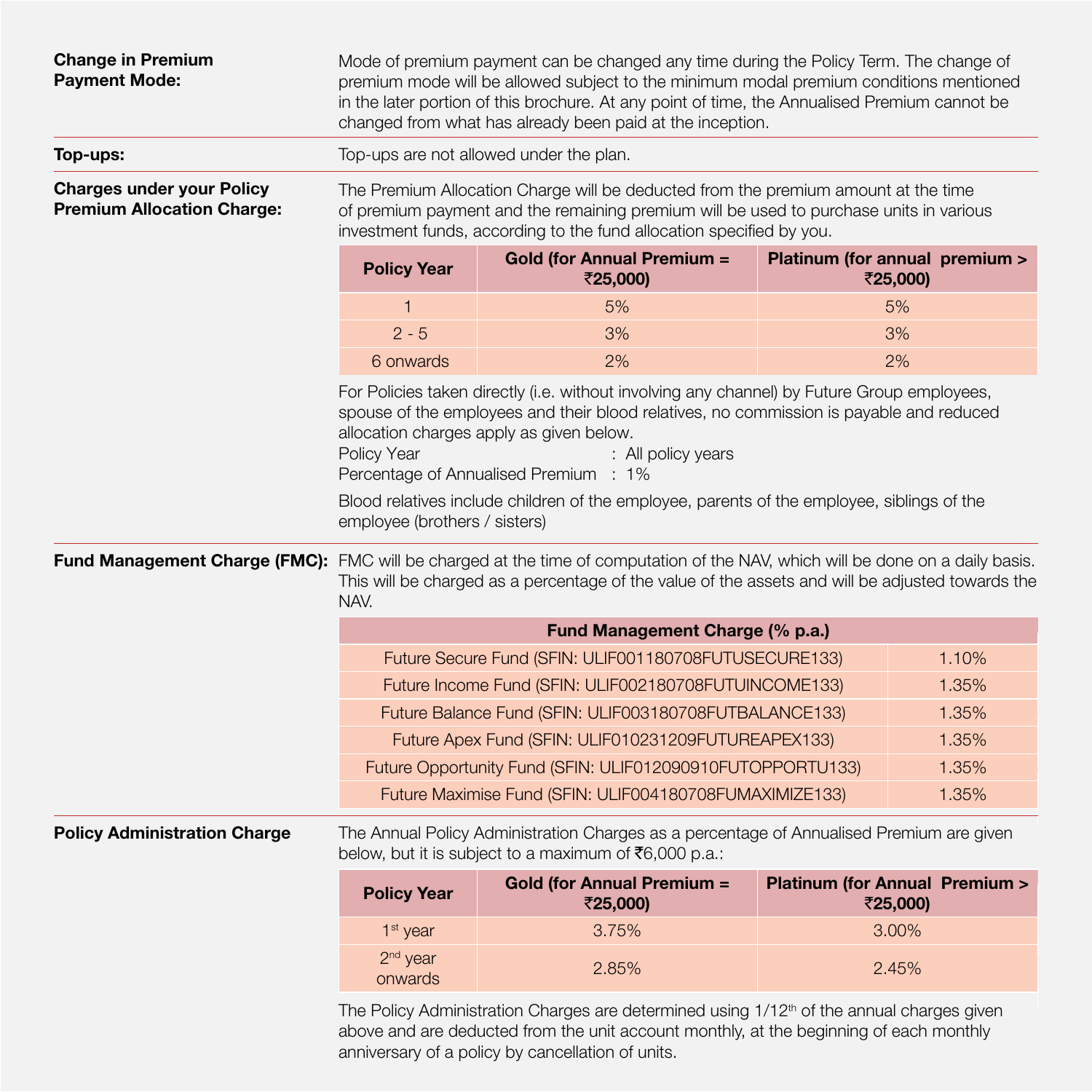**Switching Charge:** Twelve free switches are allowed in each policy year. Subsequent switches will attract a charge of ₹100 per switch. The Switching Charges can be increased up to ₹250 per switch, subject to approval by the IRDAI. **Insurance Charge:** Below mentioned are the sample insurance charges for various age groups for ₹1,000 of sum at risk:

| Age                     | 35  | 43              | 55   |
|-------------------------|-----|-----------------|------|
| <b>Insurance Charge</b> | .39 | רמ פ<br>. ے ، ب | 9.05 |

At the given point of time, the Sum at risk = Sum Assured - Fund Value

**Discontinuance Charge:** In case of discontinuance of policy during the first 4 policy years, the following charges will apply:

| Discontinuance charge where Annualised Premium =<br>₹25,000                                                       |
|-------------------------------------------------------------------------------------------------------------------|
| 20% of Annualised Premium or Fund Value, whichever is lower,<br>subject to a maximum of ₹3,000                    |
| 15% of Annualised Premium or Fund Value, whichever is lower,<br>subject to a maximum of $\bar{\mathfrak{r}}2,000$ |
| 10% of Annualised Premium or Fund Value, whichever is lower,<br>subject to a maximum of ₹1,500                    |
| 5% of Annualised Premium or Fund Value, whichever is lower,<br>subject to a maximum of ₹1,000                     |
|                                                                                                                   |

|                                | <b>Discontinuance</b><br>during the policy year | Discontinuance charge where Annualised Premium ><br>₹25,000                                                                  |
|--------------------------------|-------------------------------------------------|------------------------------------------------------------------------------------------------------------------------------|
|                                |                                                 | 6% of Annualised Premium or Fund Value, whichever is lower,<br>subject to a maximum of $\bar{\mathfrak{g}}_{6,000}$          |
|                                | $\overline{2}$                                  | 4% Annualised Premium or Fund Value, whichever is lower,<br>subject to a maximum of $\bar{z}5,000$                           |
|                                | 3                                               | 3% Annualised Premium or Fund Value, whichever is lower,<br>subject to a maximum of $\bar{c}4,000$                           |
|                                | 4                                               | 2% Annualised Premium or Fund Value, whichever is lower,<br>subject to a maximum of ₹2,000                                   |
| . مسمح المسمحة المنابة المنابة |                                                 | $\frac{1}{2}$ or $\frac{1}{2}$ from Dortial Withdrawala in a policy waar a aborge of $\pm$ 000 will be lovied par withdrawal |

**Partial Withdrawal Charge:** After 4 free Partial Withdrawals in a policy year, a charge of ₹200 will be levied per withdrawal.

**Miscellaneous Charge:** This charge is levied for any alteration within the insurance contract, such as; change in Premium Payment Mode, Premium Redirection and reduction in Sum Assured. The charge is expressed as a flat amount levied by the cancellation of units. This charge is levied only at the time of alteration and is charged as  $\bar{\mathcal{F}}$ 250 per alteration.

Goods and Services Tax will be applicable as per the prevailing tax rules.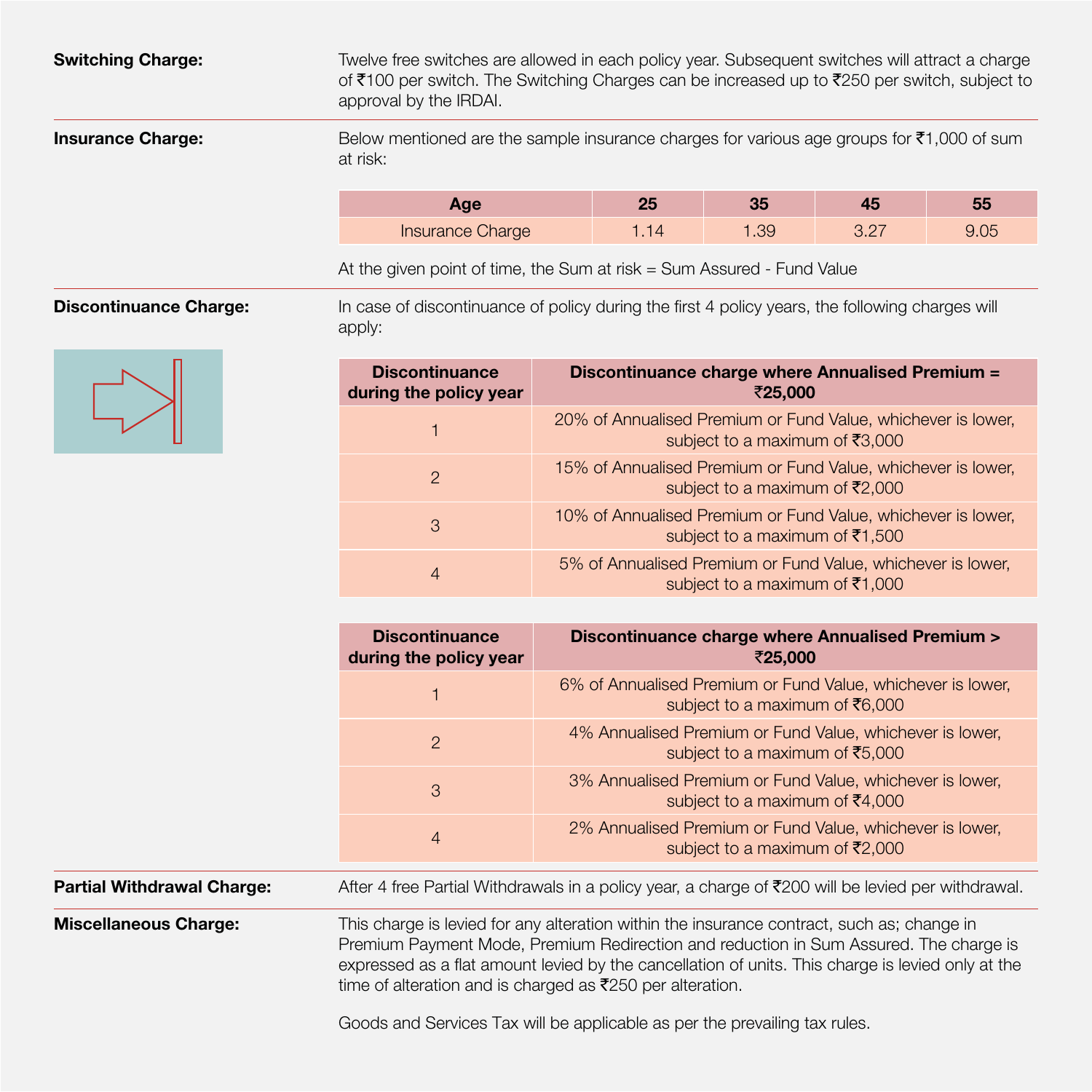# **PLAN SUMMARY:**

| <b>Base Plan</b>                      |                                                                                                                                                                                                                                                                     |                                       |                         |                                                  |  |
|---------------------------------------|---------------------------------------------------------------------------------------------------------------------------------------------------------------------------------------------------------------------------------------------------------------------|---------------------------------------|-------------------------|--------------------------------------------------|--|
| Minimum - Maximum<br><b>Entry Age</b> | Minimum: 7 years (as on last birthday)<br>Maximum: 60 years (as on last birthday)                                                                                                                                                                                   |                                       |                         |                                                  |  |
| Minimum - Maximum<br>Age at Maturity  | Minimum: 22 years (as on last birthday)<br>Maximum: 75 years (as on last birthday)                                                                                                                                                                                  |                                       |                         |                                                  |  |
| <b>Premium Modes</b>                  | <b>Gold (Annual Premium =</b><br>₹25,000)                                                                                                                                                                                                                           |                                       |                         | <b>Platinum (Annual Premium &gt;</b><br>₹25,000) |  |
|                                       | Yearly/Half-Yearly/Quarterly/<br>Yearly/Half-Yearly mode<br>Monthly (ECS) mode                                                                                                                                                                                      |                                       |                         |                                                  |  |
| Policy Term                           | 15 years to 40 years                                                                                                                                                                                                                                                |                                       |                         |                                                  |  |
| Premium Paying Term                   |                                                                                                                                                                                                                                                                     | Equal to the Policy Term              |                         |                                                  |  |
| Minimum Sum Assured                   | • For age less than 45 years: Half the Policy Term or 10,<br>whichever is higher the number of times of Annualised<br>Premium<br>• For age 45 years and above: 0.25 times the Policy Term or<br>7, whichever is higher the number of times of Annualised<br>Premium |                                       |                         |                                                  |  |
|                                       | M <sup>*</sup> Annualised Premium, where M is a factor which depends<br>upon the entry age (of the Life Assured)                                                                                                                                                    |                                       |                         |                                                  |  |
|                                       | <b>Entry Age (in years)</b>                                                                                                                                                                                                                                         |                                       | <b>Maximum Multiple</b> |                                                  |  |
| Maximum Sum Assured                   | 7 to 44<br>45 to 50                                                                                                                                                                                                                                                 |                                       | 30<br>20                |                                                  |  |
|                                       | 51 to 55                                                                                                                                                                                                                                                            |                                       | 15                      |                                                  |  |
|                                       | 56 to 60                                                                                                                                                                                                                                                            |                                       |                         | 10                                               |  |
|                                       |                                                                                                                                                                                                                                                                     |                                       |                         | Premium Amount (₹)                               |  |
|                                       | <b>Premium</b><br><b>Payment</b><br><b>Mode</b>                                                                                                                                                                                                                     | Gold<br>(Annual Premium =<br>₹25,000) |                         | <b>Platinum</b><br>(Annual Premium ><br>₹25,000) |  |
| Minimum Premium                       | Yearly                                                                                                                                                                                                                                                              | 25,000                                |                         | 25,001                                           |  |
|                                       | <b>Half-Yearly</b>                                                                                                                                                                                                                                                  | 12,500                                |                         | 12,501                                           |  |
|                                       | Quarterly                                                                                                                                                                                                                                                           | <b>NA</b>                             |                         | 6,251                                            |  |
|                                       | Monthly (by<br>ECS)                                                                                                                                                                                                                                                 | <b>NA</b>                             |                         | 2,500                                            |  |
| <b>Maximum Premium</b>                | Gold option: ₹25,000/-<br>The maximum Annualised Premium that can be opted for under<br>the Platinum option is ₹2,00,000                                                                                                                                            |                                       |                         |                                                  |  |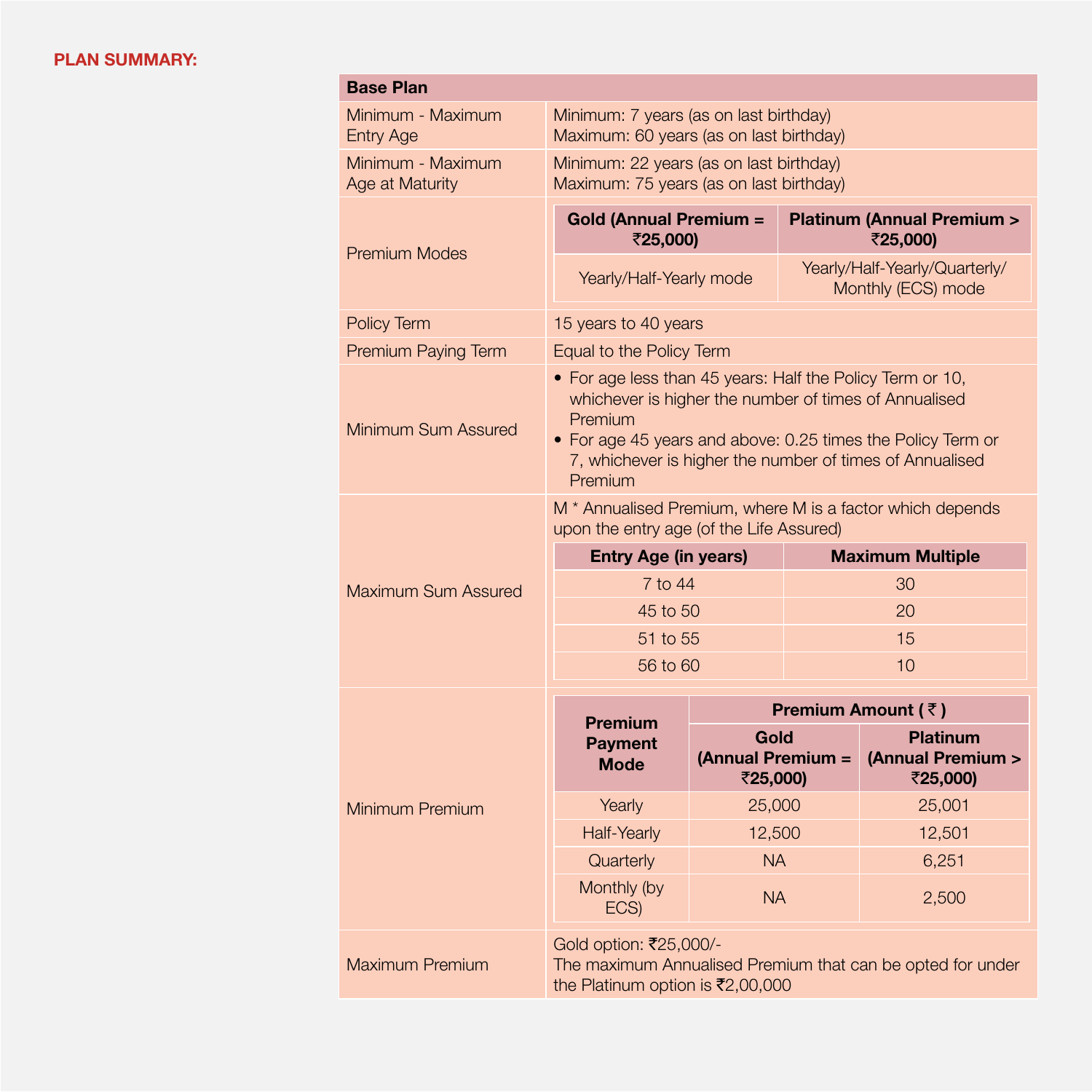| <b>LITTLE PRIVILEGES,</b><br><b>JUST FOR YOU:</b><br>Rider: | You can further strengthen your financial security by opting to purchase suitable rider(s).<br>There are two rider options available under along with this plan - Future Generali Linked<br>Accidental Death Rider (UIN: 133A025V01) and Future Generali Linked Accidental Total<br>& Permanent Disability Rider (UIN: 133A026V01). Please refer rider brochure for details.                                                                                                                                                                                                                                                                                                                                                                                                                                                                                                                                                                                                                                                                                                      |
|-------------------------------------------------------------|-----------------------------------------------------------------------------------------------------------------------------------------------------------------------------------------------------------------------------------------------------------------------------------------------------------------------------------------------------------------------------------------------------------------------------------------------------------------------------------------------------------------------------------------------------------------------------------------------------------------------------------------------------------------------------------------------------------------------------------------------------------------------------------------------------------------------------------------------------------------------------------------------------------------------------------------------------------------------------------------------------------------------------------------------------------------------------------|
|                                                             | The premium pertaining to health related or critical illness riders shall not exceed 100% of<br>premium under the basic product, the premiums under all other life insurance riders put together<br>shall not exceed 30% of premiums under the basic product and any benefit arising under each<br>of the above mentioned riders shall not exceed the sum assured under the basic product.                                                                                                                                                                                                                                                                                                                                                                                                                                                                                                                                                                                                                                                                                        |
| <b>Free-Look Period:</b>                                    | If you are not satisfied with the terms and conditions under your policy, you may cancel the<br>policy within the Free-Look Period of 15 days from the date of receipt of the policy document.<br>We will refund the premium paid, subject to the deduction of the proportionate risk premium<br>for the period of cover, the expenses incurred by us towards medical examination, if any, and<br>stamp duties. Where premiums have been allocated to units, the Fund Value as on the date of<br>cancellation will become payable.                                                                                                                                                                                                                                                                                                                                                                                                                                                                                                                                                |
| <b>Grace Period:</b>                                        | A Grace Period of 30 days from the premium due date will be allowed for payment of yearly,<br>half-yearly and quarterly premium payment modes. 15 days Grace Period will be given for<br>monthly premium mode. The policy will remain in force during the Grace Period.                                                                                                                                                                                                                                                                                                                                                                                                                                                                                                                                                                                                                                                                                                                                                                                                           |
| <b>Revival:</b>                                             | If any premium remains unpaid at the end of the Grace Period, the company will send a premium<br>default notice to the Policyholder within a period of 15 days from the end of the Grace Period,<br>asking the Policyholder to revive the policy within 30 days from the receipt of such notice.<br>A policy which has moved into Discontinuance Fund before completion of the first 5 policy<br>years, can be revived within two years from the date of discontinuance and not later than the<br>expiry of Lock-in Period. On revival of a policy which has moved into Discontinuance Fund, the<br>company shall add back the Discontinuance Charges deducted from the fund at the time of<br>discontinuance of the policy and allot units of the segregated fund, chosen by the Policyholder<br>at the NAV as on the date of such revival. If the policy is discontinued after completion of first 5<br>policy years, the Company will then withdraw the Fund Value of the policy from the Unit Linked<br>Funds chosen by you and the proceeds will be paid to you immediately. |
|                                                             | Revival of policy will be considered upon the receipt of:<br>• Written application from the Policyholder, along with the proof of continued<br>insurability of Life Assured and<br>• On payment of all overdue premiums                                                                                                                                                                                                                                                                                                                                                                                                                                                                                                                                                                                                                                                                                                                                                                                                                                                           |
|                                                             | Revival of policy will be subject to Company's discretion and to such conditions as the<br>Company, at its discretion, may deem fit.<br>If the policy is not revived during the notice period, the risk cover on the base policy will cease<br>immediately.                                                                                                                                                                                                                                                                                                                                                                                                                                                                                                                                                                                                                                                                                                                                                                                                                       |
| Non-Forfeiture:                                             | 'Discontinuance' means the state of a policy that could arise on account of non-payment of the<br>contracted premium due, before the expiry of the notice period as explained above.                                                                                                                                                                                                                                                                                                                                                                                                                                                                                                                                                                                                                                                                                                                                                                                                                                                                                              |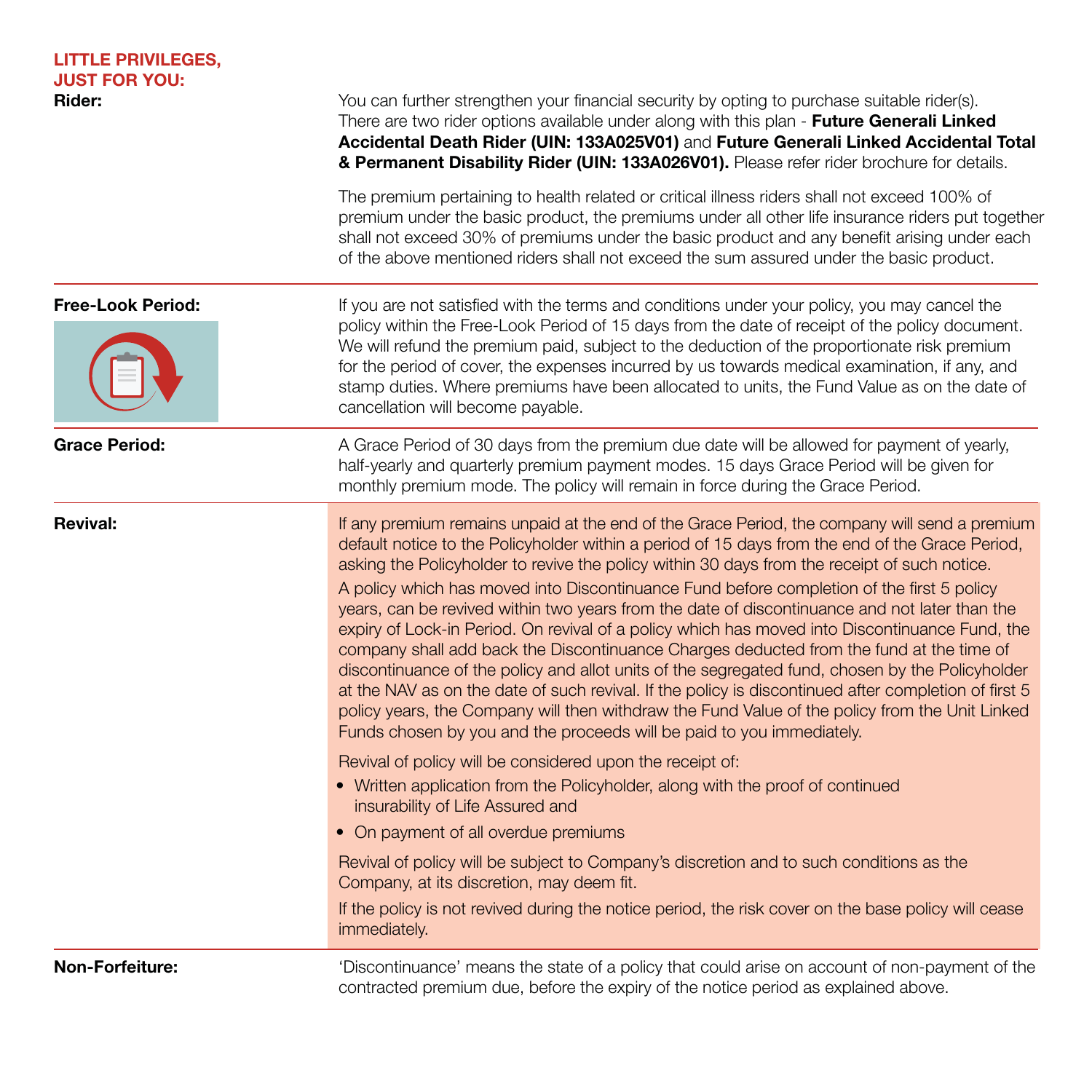The policy will be considered to be in force during the notice period. In case of death of the Life Assured during the notice period, the Death Benefit as mentioned in 'Your Benefits' becomes payable.

- All charges will continue to be deducted during the notice period
- In case the Policyholder does not revive the policy during the stipulated time and the policy is discontinued as complete withdrawal, then the risk cover on the base policy, ceases immediately

**Discontinuance of due premiums before completion of 5 policy years:** If the policy is discontinued within the first 5 policy years, the Company will withdraw the Fund Value of the policy from the segregated funds and credit it to the 'Discontinued Policy Fund' of the Company, after deduction of the Discontinuance Charge as mentioned above. No further charges except Fund Management Charge for the Discontinued Policy Fund will be deducted on the policy, subject to a minimum guarantee of interest, as prescribed by the IRDAI from time to time. The proceeds of the Discontinued Policy will be paid to the Policyholder only after the Lock-in Period of 5 policy years from the policy commencement date. In case of death of the Life Assured during this period, the proceeds will be payable to the nominee/legal heir as applicable.

**Discontinuance of due premiums after completion of 5 policy years:** If the policy is discontinued after first 5 policy years, the proceeds of the Discontinued Policy will be paid to the Policyholder after discontinuance.

**The date of discontinuance**; is the date on which we receive the intimation from the Life Assured or the Policyholder about discontinuance of the policy or the date of expiry of notice period, whichever is earlier.

**Lock-in Period**; means the period of 5 consecutive years from the date of policy commencement, during which the proceeds of discontinued policy cannot be paid by the insurer to the insured/Policyholder, except in case of death or upon any contingency covered under the policy.

| <b>Nomination and Assignment:</b> | Provided the Policyholder is the Life Assured, he/she may, at any time before the policy matures<br>for payment, nominate a person or persons as per Section 39 of the Insurance Act 1938, to<br>receive the policy benefits in the event of his/her death. It is ensured that the nominee has<br>insurable interest in the life of the assured. |  |  |
|-----------------------------------|--------------------------------------------------------------------------------------------------------------------------------------------------------------------------------------------------------------------------------------------------------------------------------------------------------------------------------------------------|--|--|
|                                   | The Policyholder can also assign the policy to a party by filing a written notice to us along<br>with the original policy document. The assignment should either be endorsed upon the policy                                                                                                                                                     |  |  |
|                                   | itself or documented by a separate instrument, signed in either case by the assignor stating<br>specifically the facts of the assignment. The entire policy can be assigned and not individual<br>benefits or any part thereof. Any assignment shall automatically cancel a nomination, except<br>the assignment in favour of the Company.       |  |  |
|                                   | Net Asset Value (NAV) Calculation: Unit Price: A unit in each fund has its own price called the 'Net Asset Value' (NAV). The NAV of                                                                                                                                                                                                              |  |  |

each segregated fund is calculated on daily basis with the following formula: Market value of investments held by the fund, plus the value of any current assets, less the

value of any current liabilities, less provisions, if any, divided by the number of units existing at the valuation date (before creation/redemption of units).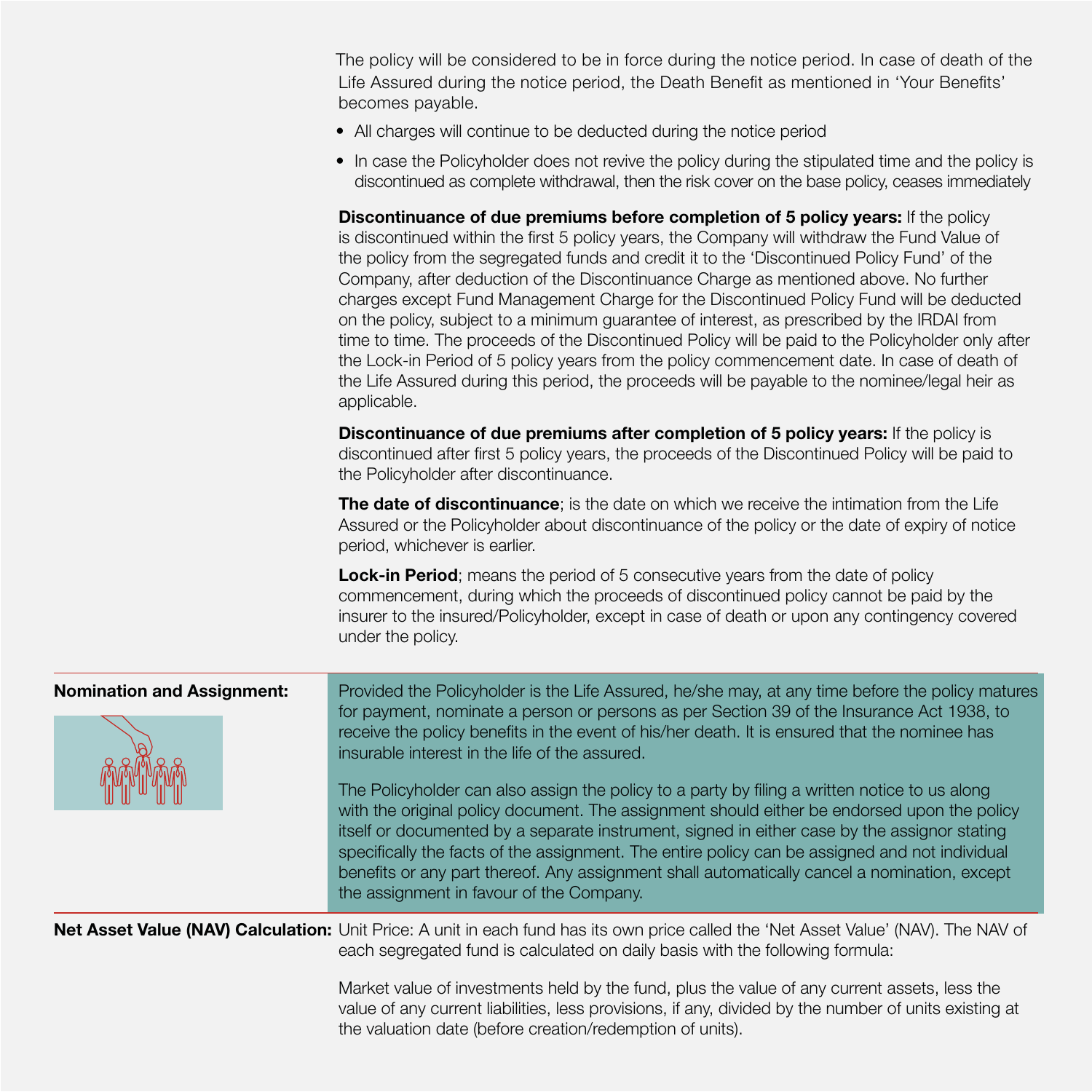| Allocation/redemption of units:   | In respect of premiums received up to 3.00 P.M. under a local cheque or a demand draft<br>payable at par or by way of cash, the closing NAV of the day on which the premium is received<br>shall be applicable. In respect of premiums received after 3.00 P.M., the closing NAV of the next<br>business day shall be applicable. |
|-----------------------------------|-----------------------------------------------------------------------------------------------------------------------------------------------------------------------------------------------------------------------------------------------------------------------------------------------------------------------------------|
|                                   | In respect of premiums received under outstation cheques/demand drafts, the closing NAV of<br>the day on which the cheques/demand drafts are realised shall be applicable.                                                                                                                                                        |
|                                   | All requests for switch, surrender or Partial Withdrawal received up to 3.00 P.M. will be<br>processed at the closing NAV of the day on which the request is received. All such requests<br>received after 3:00 P.M. will be processed at the closing NAV of the next business day.                                               |
| Tax Benefits:                     | Premium(s) paid are eligible for tax benefit as may be available under the provisions of<br>Section(s) 80C, 80CCC(1), 80D, 10.10D as applicable. Please consult your tax advisor for the<br>same.                                                                                                                                 |
|                                   | Exclusions and Other Restrictions: No benefit will be payable with respect to any condition arising directly or indirectly, through or<br>in consequence of the following exclusions and restrictions-                                                                                                                            |
|                                   | Suicide Exclusion: If the Life Assured commits suicide within one year from the risk<br>commencement date or revival date, if revived, whether sane or insane at that time, the<br>Company will limit the Death Benefit to the Fund Value and no insurance benefit will be payable.                                               |
|                                   | However, for certain hazardous occupations and/or pastimes, exclusions may be made in<br>specific cases as per Company's underwriting policy. Further, such exclusions will be subject to<br>consent of the Policyholder.                                                                                                         |
| <b>Variability of the Charges</b> | • The Premium Allocation Charge and insurance charge under the base plan are guaranteed<br>throughout the Policy Term                                                                                                                                                                                                             |
|                                   | • The Policy Administration Charge can be increased by not more than 5% per annum since<br>inception and will not exceed ₹6,000 per annum                                                                                                                                                                                         |
|                                   | • The Switching Charges are subject to an increase of up to ₹250 per switch, subject to<br>approval from the IRDAI                                                                                                                                                                                                                |
|                                   | • The Discontinuance Charges are subject to approval from the IRDAI                                                                                                                                                                                                                                                               |
|                                   | • The Company may change the Fund Management Charges from time to time                                                                                                                                                                                                                                                            |
|                                   | • Charges deducted are subject to a Goods and Services Tax as per the prevailing tax laws                                                                                                                                                                                                                                         |
|                                   | A month's notice will be given to the Policyholder in case of an increase in charges, whenever<br>the charges are increased. The increase, if any, will apply from the policy anniversary coinciding<br>with or following the increase.                                                                                           |
|                                   | Any change in the amount or the rate of charges, as stated above, will be subject to approval<br>from the IRDAI.                                                                                                                                                                                                                  |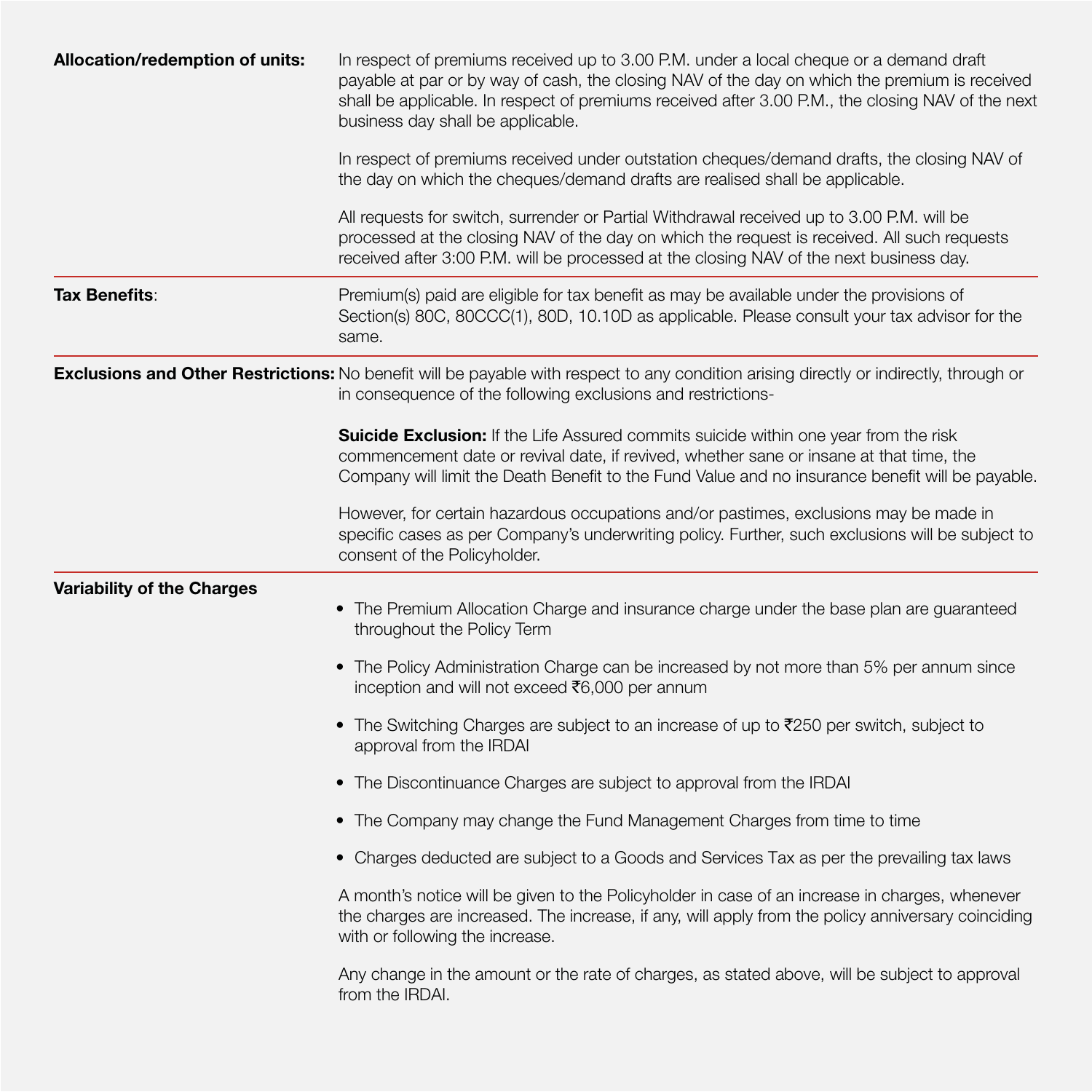# **Note on the Risk of Investment in the Units of this Policy**

| • Unit Linked life insurance products are different from the traditional insurance products as in |
|---------------------------------------------------------------------------------------------------|
| the former; the investment risks in the investment portfolio are borne by the Policyholder.       |

- 'Future Generali India Life Insurance Company' is only the name of the insurance Company and 'Future Generali Wealth Protect' is only the name of the Unit Linked life insurance contract and does not in any way indicate the quality of the contract, or its future prospects of return.
- Please know the associated risks and the applicable charges from your insurance agent or the intermediary or from the policy document of the insurer
- The various funds offered under this contract are the names of the funds and do not in any way reflect their quality, their future prospects and returns
- The premium paid in Unit Linked life insurance policies are subject to investment risks associated with capital markets and the NAVs of the units may go up or down based on the performance of funds and factors influencing the capital market and the insured is responsible for his/her decisions
- Past performance of the funds is no indication of their future performance which may be different
- All premiums/benefits payable under this plan are subject to applicable laws and taxes including Goods and Services Tax, as they exist from time to time

Section 41 of the Insurance Act, 1938 states:



**Prohibition on Rebates:** 1. No person shall allow or offer to allow, either directly or indirectly, as an inducement to any person to take or renew or continue an insurance in respect of any kind of risk relating to lives or property in India, any rebate of the whole or part of the commission payable or any rebate of the premium shown on the policy, nor shall any person taking out or renewing or continuing a policy accept any rebate, except such rebate as may be allowed in accordance with the published prospectuses or tables of the insurer:

> Provided that acceptance by an insurance agent of commission in connection with a policy of life insurance taken out by himself on his own life shall not be deemed to be acceptance of a rebate of premium within the meaning of this subsection if at the time of such acceptance the insurance agent satisfies the prescribed conditions establishing that he is a bona fide insurance agent employed by the insurer.

> 2. Any person making default in complying with the provisions of this section shall be liable for a penalty which may extend to ten lakh rupees.

# **Non-disclosure:**

Section 45 of Insurance Act, 1938 states:

1. No policy of life insurance shall be called in question on any ground whatsoever after the expiry of 3 years from the date of the policy i.e. from the date of issuance of the policy or the date of commencement of risk or the date of revival of the policy or the date of the rider to the policy, whichever is later.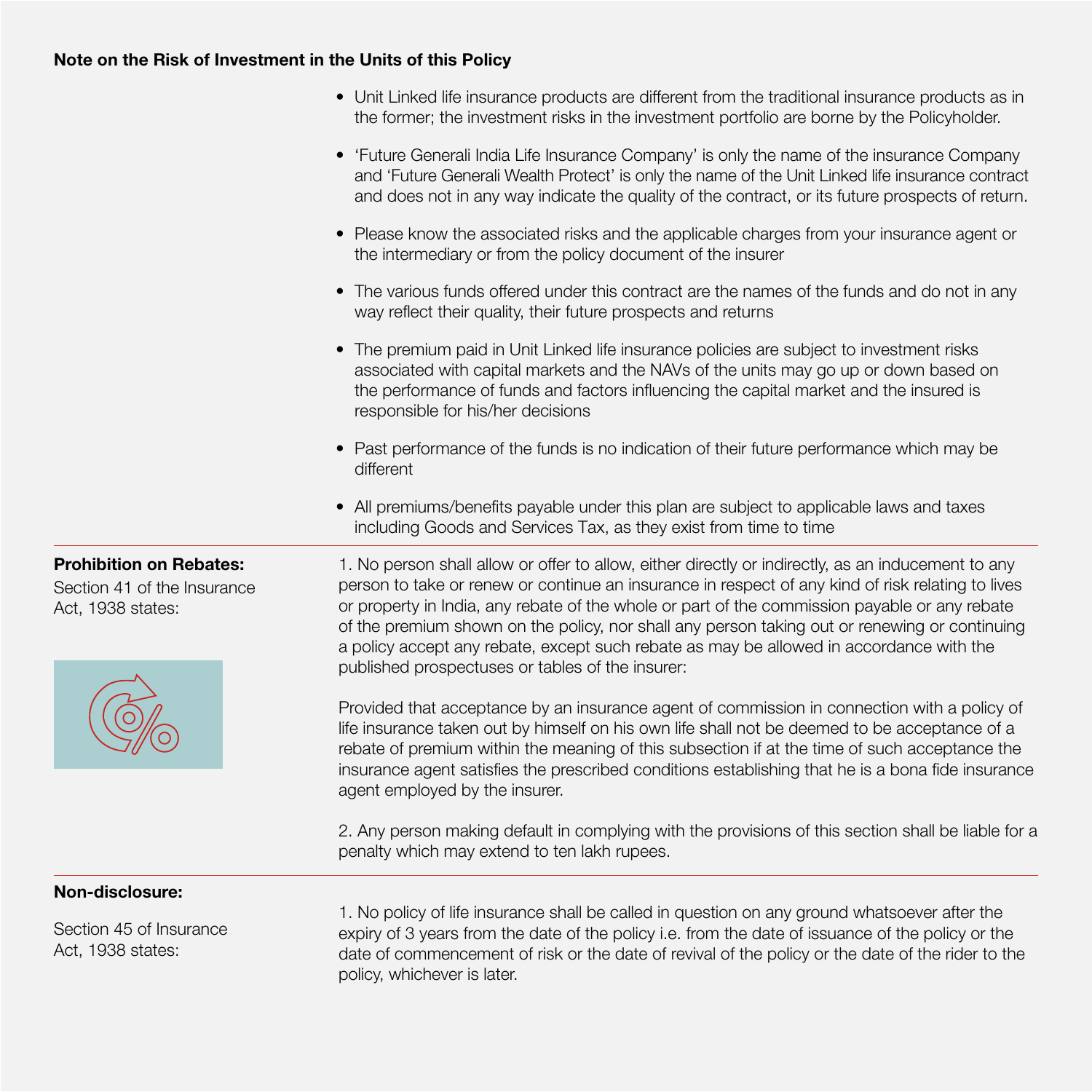

# **WHY CHOOSE US?**

2. A policy of Life Insurance may be called in question at any time within 3 years from the date of issuance of the policy or the date of commencement of risk or the date of revival of the policy or the date of the rider to the policy, whichever is later, on the ground of fraud.

For further information, section 45 of the Insurance laws (Amendment) Act, 2015 may be referred.

Future Generali is a joint venture between India's leading retailer Future Group, Italy based insurance major Generali and Industrial Investment Trust Ltd. (IITL). The Company was incorporated in 2006 and brings together the unique qualities of the founding Companies local experience and knowledge with global insurance expertise. Future Generali offers an extensive range of life insurance products, and a network that ensures we are close to you, wherever you go.